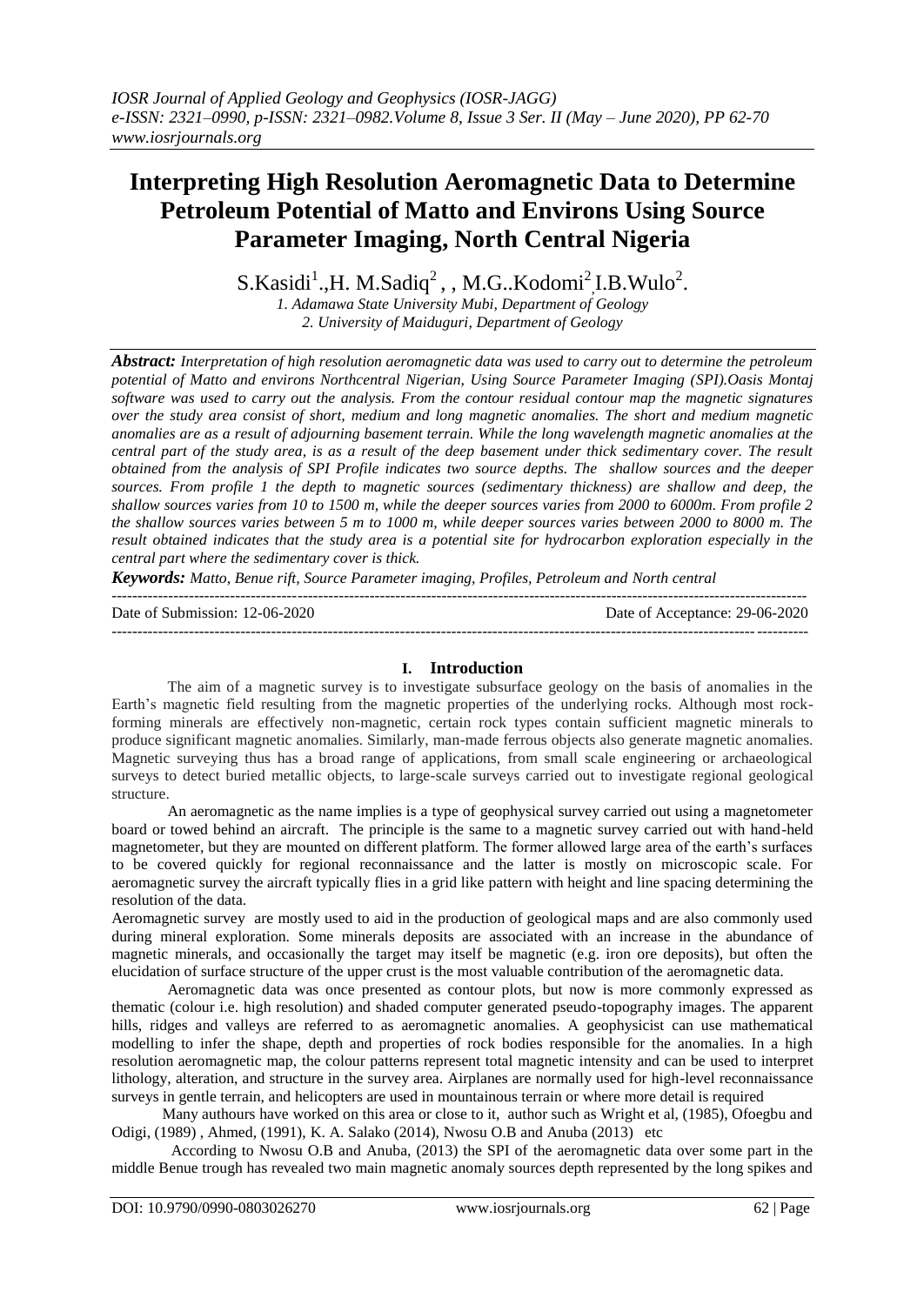the short spikes .The long spikes represent areas with deep lying magnetic bodies hence with thicker sedimentary cover and ranges from 2000 to 6291.5m with an average depth of 3245m and could be viewed as the magnetic basement depth of the studied area. The magnetic basement depth gotten from this SPI has been validated using spectral analysis and slope techniques each yielding 3.65km and 3.70km respectively. This magnetic basement depth is synonymous to depth of over-burden sediment which has a very important significance as regards to the hydrocarbon generation potential. The short spikes show areas of shallower sediment ranging from 159.067m to 2000m with an average depth 1079.5m and may be regarded as magmatic intrusions into the sedimentary basins and these may be responsible for the Lead-Zinc mineralization found in the area.

The work of Wright et al, (1985) reported that the minimum thickness of the sediment required to achieve the threshold temperature of  $115^{\circ}$ C for the commencement of oil formation from marine organic remains would be 2.3km deep when all other conditions for hydrocarbon accumulation are favourable and the average temperature gradient of  $1^{0}C$  for 30m obtainable in oil rich Niger Delta is applicable. Previous study showed the geology of the area to be associated with the marine AlbianAsu River Group which commenced sedimentation in the middle Benue Trough, therefore the calculated average depth of 3.25km from the study area is sufficient for oil to generate if other conditions are met.

Salako K. A and Udensi E.E( 2013) worked on upper Benue trough using source parameter imagine estimate depth to sedimentary/basement interface varies between 0.96 km and 5.862 km. The highest depth can be found at the south-central part to the north-eastern part. However, relatively higher depth scattered around northern and southern parts. Avbovbo et al (1986) found out that thickness of over 10km was obtained around Maiduguri depression, but less than 5km was later proved from seismic reflection data.

Nur, Onuoha and Ofoegbu (1994) obtained 1.6km to 5km for deeper source around middle Benue, while 60m to 1.2km was obtained for shallow magnetic source; Nwogbo (1997) got 2 km to 2.62km for deeper source and 70m to 0.63km for shallow source from spectral analysis of upper Benue trough; Udensi and Osazuwa (2003) obtained a maximum depth of 3.39km at Nupe Basin; Nur (2000) obtained depth range of 625m to 2.219km for deeper source and an average of 414m for shallow source at upper Benue trough; Nur (2001) got a depth range of 420m to 8km southwest of Chad basin..

This paper aimed at interpreting high resolution aeromagnetic data using Source parameter Imaging (SPI) over Matto middle Benue Trough and its environs with the following objectives:

**i.** To determine the depth to magnetic source using source parameter imaging (SPI).

**ii.** To locate area with potential hydrocarbon potentials.

#### **Location and acessibility**

The study area lies between latitude  $8^00'00''N - 9^00'00''N$  and longitude  $9^030'00''E - 10^00'00''E$  in North-central Nigeria and covers an area extent 6,050km<sup>2</sup> landmass. The study area lies within Middle Benue Trough. It consist of the following prominent town and village Ibi, Urotukun, Gindiwaya, GidanMasu, Shemankar, Kalong, Gerkawa, Dutsen and Rimi. These town are highly accessible by major road such as Jos – Taraba road and minor road which links the villages (Fig.1).



**Fig.1** Location map of the study area. (Modified from USGS,2015).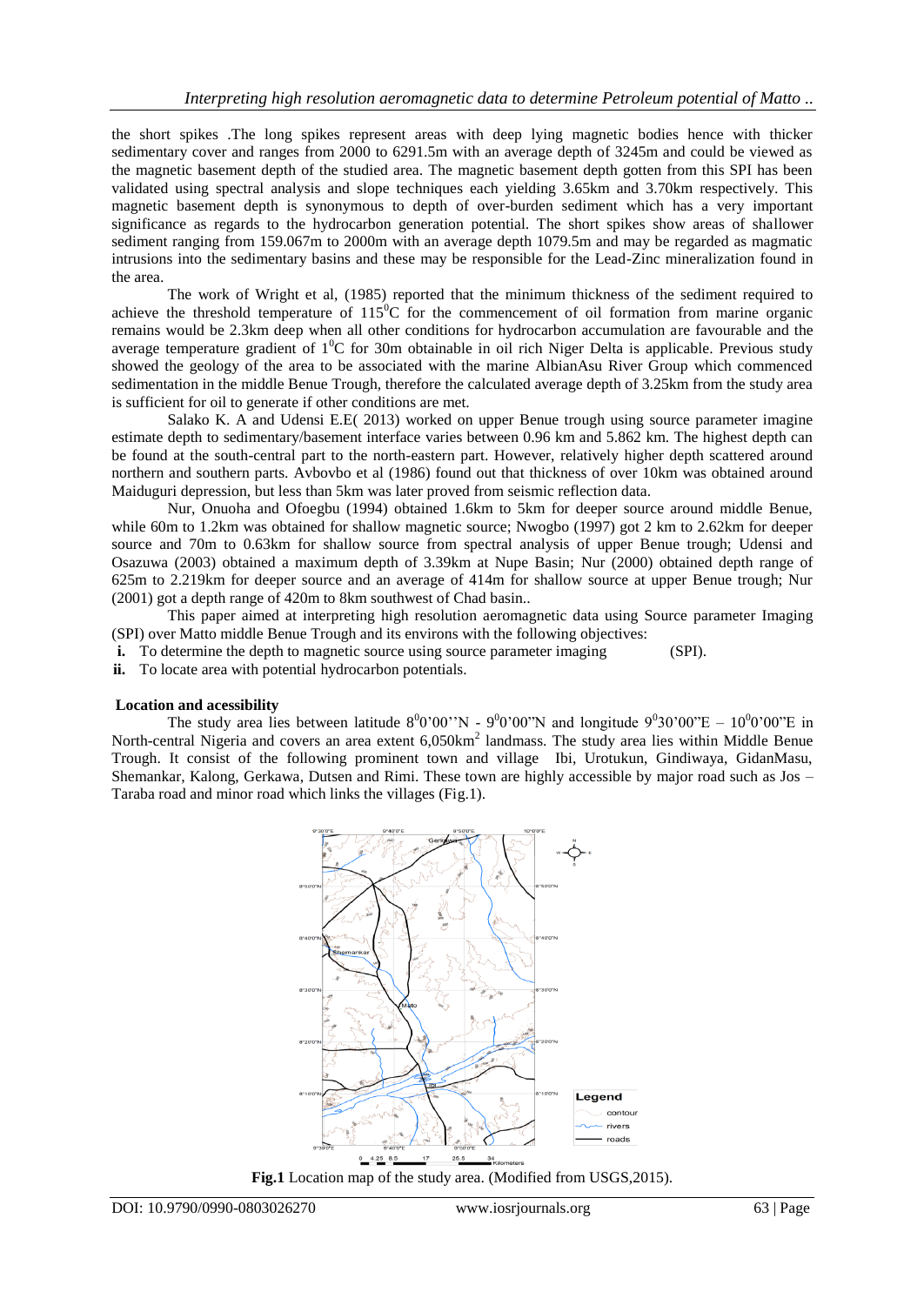## **Geology of the Study area**

The geology of study area is consisting of gneiss, migmatites older granite and volcanic basalts on the adjourning side of the middle Benue, and the cretaceous sedimentary rock (Fig.2). The Benue trough is part of the long stretch arm of the Central African rift system originating from the early Cretaceous rifting of the central West African basement uplift (Obaje, 2004). The tectonic evolution of Benue trough originated from the separation of the African Continent from the South American continent in the Aptian (Grant, 1971). This trough is divided into the Lower Benue Trough at the southern part, the Middle Benue Trough at the centre while the Upper Benue Trough is at the Northern part, Samuel et.al, (2011).

In the Middle Benue Trough, the sediments thickness is about 4,000 m. The stratigraphic succession in this part of the Trough begins with the basal AlbianArufu, Uomba, Gboko Formations, generally referred to as the Asu River Group. These are overlain by the CenomanianKeana and Awe Formations and the Cenomanian– Early TuronianEzeaku Formation. The Late Turonian–Early SantonianAwgu Formation lies conformably on the Ezeaku Formation. The Late Santonian–Early Cenomanian was a period of folding and uplift.Volcanic (Basalts)**:** No Post-Cretaceous sediments, apart from superficial deposits, occur in the Middle Benue Trough. Volcanic activity was relatively minor in scale and was concentrated in its southern part. Carter *et al.,* 1963 reported several volcanic plugs and basalt flows from south eastern Nigeria with similar occurrences found in the Upper Benue Trough.



**Fig.2** Geologic map of the study area. (modified from NGSA 2006)

# **II. Material and Methods**

The aeromagnetic data used for this study, was obtained digitally from The Nigerian Geological survey Agency (NGSA), Abuja. Geosoft Oasis Montaj was used to get both the Regional-Residual Map (using first order polynomial fittings Regional-Residual separation method) and both the Source Parameter Imaging (SPI) and Analytic Signal (A.S) of the study area were derived from the TMI map (Total Magnetic Intensity map).

# **Data acquisition**

The map of the study area was acquired digitally from the Nigerian Geological Survey Agency (NGSA). The data was part of the new survey which started in 2006 was awarded to Messrs Fugro. The survey was carried at 0.05 seconds magnetic data recording interval, at 80m terrain clearance; flight line spacing was 500 meters at 135 degrees flight line trend. Tie line spacing was 5 000 meters at 225 degrees tie line trend. Cesium vapour SCINTREX CS2 magnetometer was used for the survey. The data was generally plotted using Universal Transverse Mercator (UTM) projection method. WGS 1984 Spheroid and WGS 1984 datum were also used. Grid mesh size was 125 meters.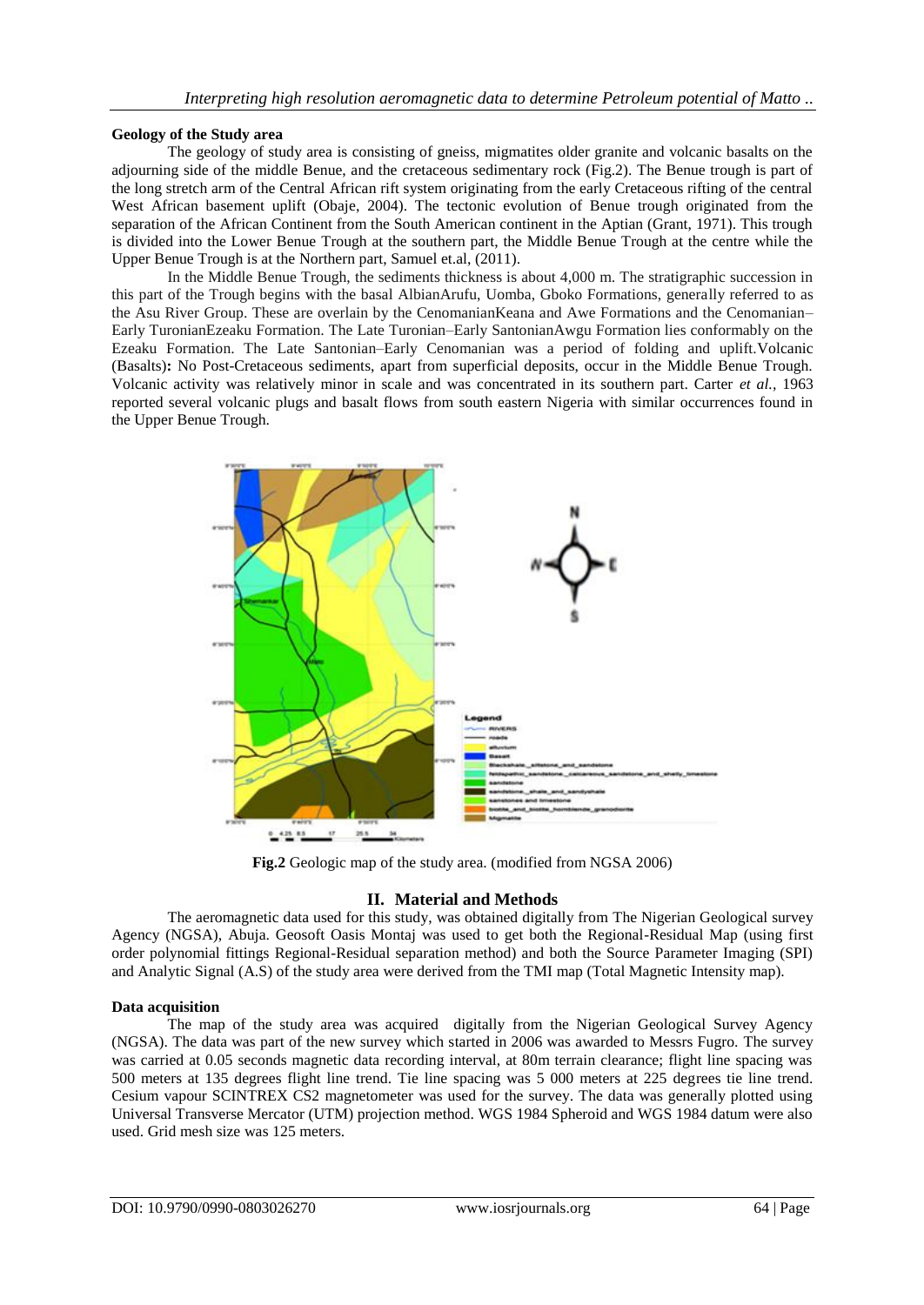## **Data processing**

## *Total magnetic intensity*

Total magnetic intensity (TMI) is the measurement from the magnetometer after a model of the earth's normal magnetic field is removed. It is generally reflection of the average magnetic susceptibility of broad, large scale geologic features. Magnetic variation or susceptibility may be analyzed using either total intensity or residual maps. Magnetic residual maps reveal much more detail geologic in particular, the geometry and configuration of individual basement blocks. They bring out the subtle magnetic anomalies that result from change in rocks type across basement block boundaries. Total intensity map shows large scale geologic features, such as basin shape or anomalous rock types deep within the basement(Fig.3).

#### *Regional residual Separation*

Residual anomaly is what is left after regional magnetic trends are removed from the total intensity. Gaussian Regional Residual separation method was used. Residual maps showed local magnetic variations, which may have exploration significance. The regional trend of the total intensity can be calculated using a number of techniques, including running averages, polynomials, low-pass filters or upward continuation techniques(Fig.4).

## *Analytic Signal*

The analytic signal is formed through a combination of the horizontal and vertical gradients of a magnetic component. Analytic signal (AS) requires first-order horizontal and vertical derivatives of the magnetic field or of the first vertical integral of the magnetic field. The horizontal derivative of magnetic field is a measure of the difference in magnetic value at a point relative to its neighbouring point whereas the vertical derivative is a measure of change of magnetic field with depth or height. These derivatives are based on the concept that the rates of change of magnetic field are sensitive to rock susceptibilities near the ground surface than at depth. The first vertical derivative is an enhancement technique that sharpens up anomalies over bodies and tends to reduce anomaly complexity, thereby allowing a clear imaging of the causative structures. The transformation can be noisy since it will amplify short wavelength noise i.e. clearly delineate areas of different data resolution in the magnetic grid. The application of analytic signals to magnetic interpretation was pioneered by Nabighian, for 2D case, primarily as a tool to estimate depth and position of sources. More recently the method has been expanded to 3D problems as a mapping and depth-to-source technique and as a way to learn about the nature of the causative magnetization. The analytic signal of potential field data in 2- D could be written as,

$$
A(x) = \varphi_{x} \, u + i \varphi_{z}
$$

 4 Where the 2-D analytic signal amplitude (ASA) of potential field is  $/A(x)/ = \sqrt{\varphi_x^2 + i \varphi_z^2}$  $5<sup>5</sup>$ 

Roest et al. (1992) write the analytic signal in 3D as a vector encompassing the horizontal derivatives and their Hilbert transform and the 3D analytical amplitude of the potential field measured on a horizontal plane as  $\emptyset$  (x, y) measured on a horizontal plane as

$$
/A(x, y) / = \sqrt{\varphi_x^2 + \varphi_y^2 + \varphi_z^2}
$$

#### **Source Parameter Imaging (SPI)**

The source parameter imaging (SPI) is a quick, easy, and powerful method for calculating the depth of magnetic sources. Its accuracy has been shown to be +/-20% in test on real data sets with drill hole control. This accuracy is similar to that of Euler deconvolution however, source parameter imagine has the advantages of producing a more complete set of coherent solution points and it is easier to use. Stated the goals of the source parameter imagine method is that the resulting images can be easily interpreted by someone who is an expert in the local geology. The SPI method estimates the depth from the local wave number of the analytical signal. The analytical signal  $A1(x,z)$  is defined as.

$$
A1(x, z) = \frac{\partial M(x, z)}{\partial x} - j \frac{\partial M(x, z)}{\partial z}
$$

Where m(x,z) =magnitude of the anomalous total magnetic field, j=imaginary number z and x = Cartesian coordinates for the vertical direction and horizontal direction respectively. From the work of Nabighian (1972), he shows that the horizontal and vertical derivatives comprising the real and imaginary parts of the 2D analytical signal arerelated as follows.

$$
\frac{\partial M(x,z)}{\partial x} = -j \frac{\partial M(x,z)}{\partial z} 8
$$

Where equation 8denotes a Hilbert transformation pair. The local wave number k1 is defined by Thurston and Smith (1997) to be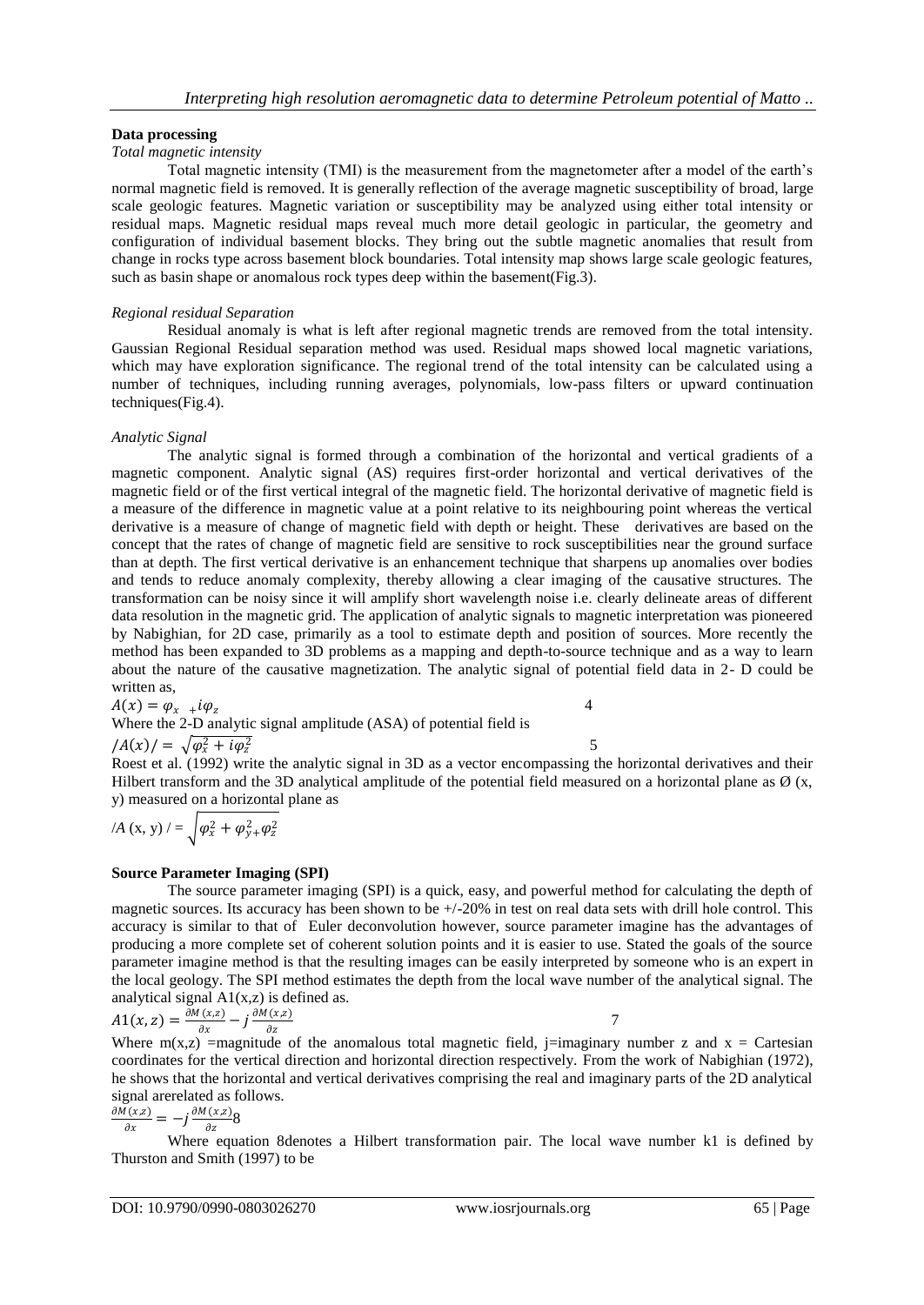$$
K1 = \frac{\partial}{\partial x} \tan^{-1} \frac{\partial M}{\partial z} / \frac{\partial M}{\partial x} 9
$$



**III. Results**

*of the study area* 

*Fig .3. Total magnetic Intensity map (TMI) Fig. 4.Residual contour map of the study area*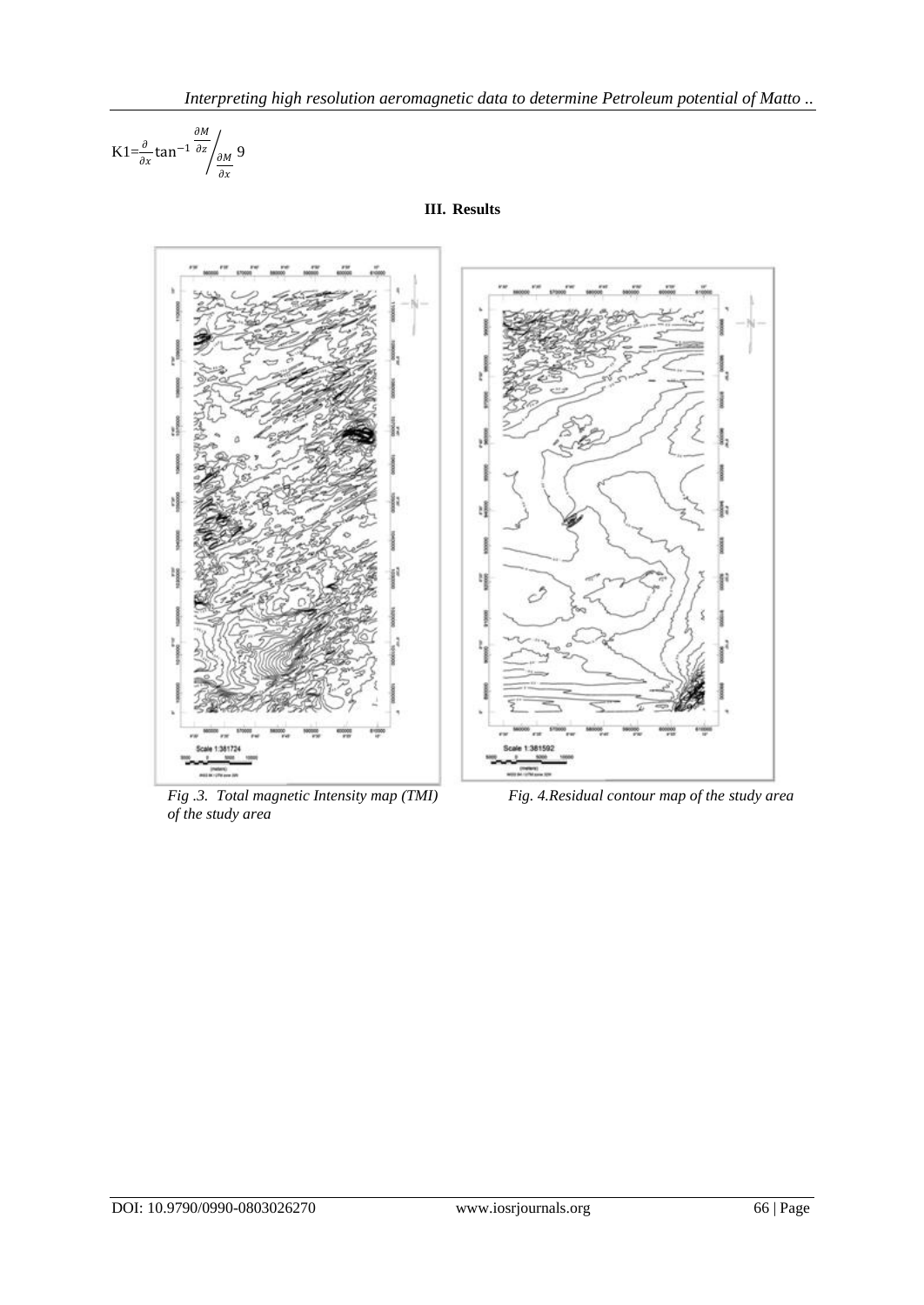

**Fig.5.** Residual map with contour*Fig .6.analytical signal of the area*



**Fig .7 SPI profile of the study area**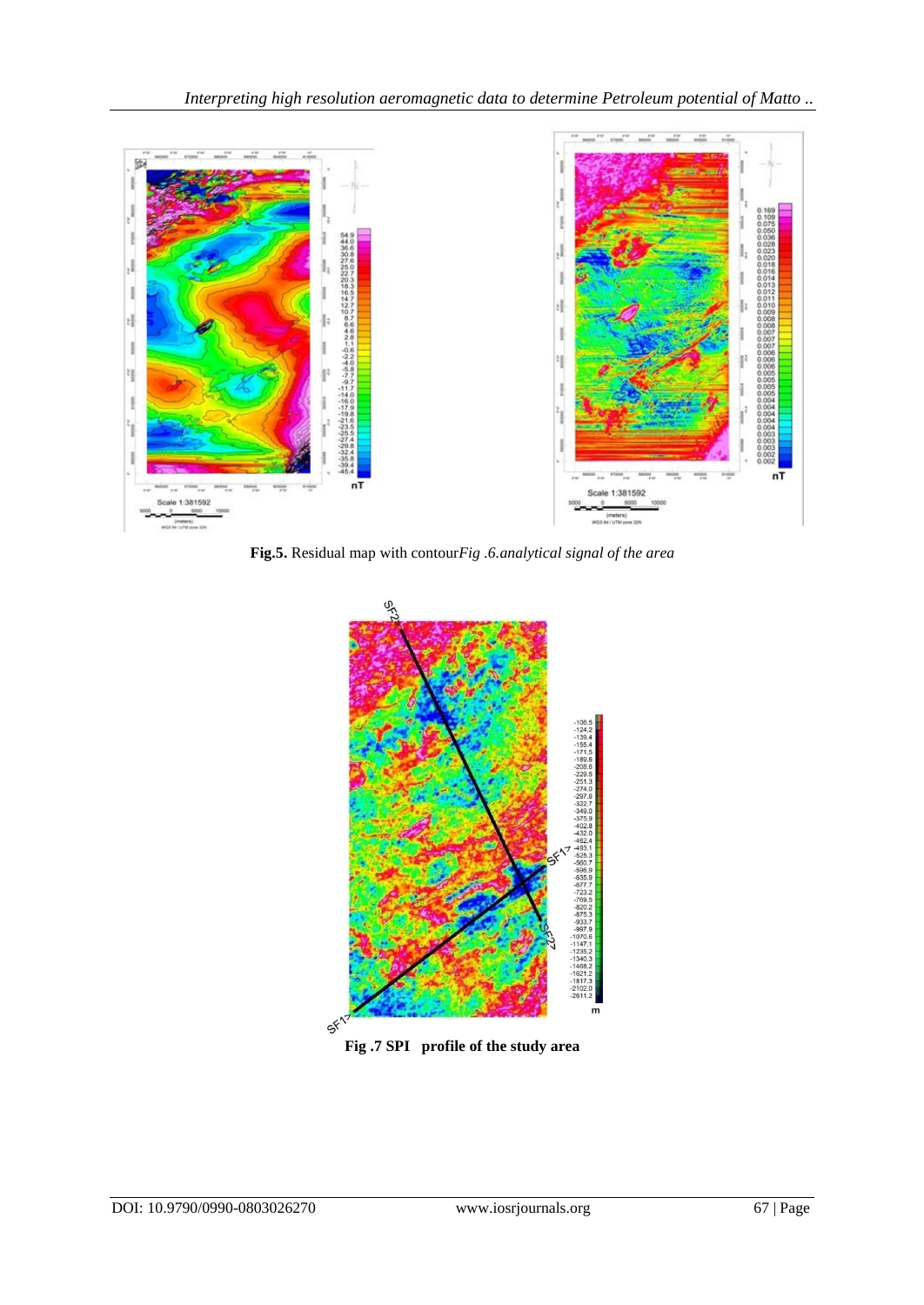**PROFILE FI** 



**Fig.8.** SPI profile along F1

**PROFILE F2** 



*Fig.9. SPI profile along F .*

# **IV. Discussion of results**

The interpretation is done both qualitative and quantitative. The qualitative interpretation is carried out by visual inspection of the total magnetic intensity contour map (Fig.3), residual map (Fig.4), analytical signal(Fig.6) and SPI profile(Fig.8&9).

Having examined both the TMI contour and the residual contour map of the study area, it is observed that the study area consist of three magnetic anomaly signatures, these are the short wavelength, medium and the long wavelength which is typical of sedimentary environmentwith adjoining basement terrain. The short and medium magnetic anomaly is indicated by nosing and elliptical closurewhich are concentrated at the NW and extremes parts of the SE, is an indication of thin sedimentary cover and the localised short wavelength that are found scattered within the study area could be as a result of intrusive body such as dyke and sills in the area. The long wavelength indicated by long wavelength contour lines is an indication of thick sedimentary cover. Both the short and long wavelength magnetic anomaly can be enhance or eliminated either by upward or downward continuation depending on the target.

Analytical signal map of the study area enhances magnetic intensity over magnetic bodies and it contacts regardless of the direction of magnetization. It is always positive which can be seen on the analytic signal map in (Fig.5), the magnetic intensity of the study area ranges from  $0.002nT - 0.169nT$ , the higher magnetic intensity which are concentrated in the NW and extreme ends of SW are depicting higher magnetic susceptibility which can be related to major tectonic activities such as fracture, faulting and intrusion. The analytical signal profile also show area of major intrusion, on both A.S profile  $1 \& 2$  various magnetic intrusive body can be seen clearly on the profile represented by high peak in analytic signal.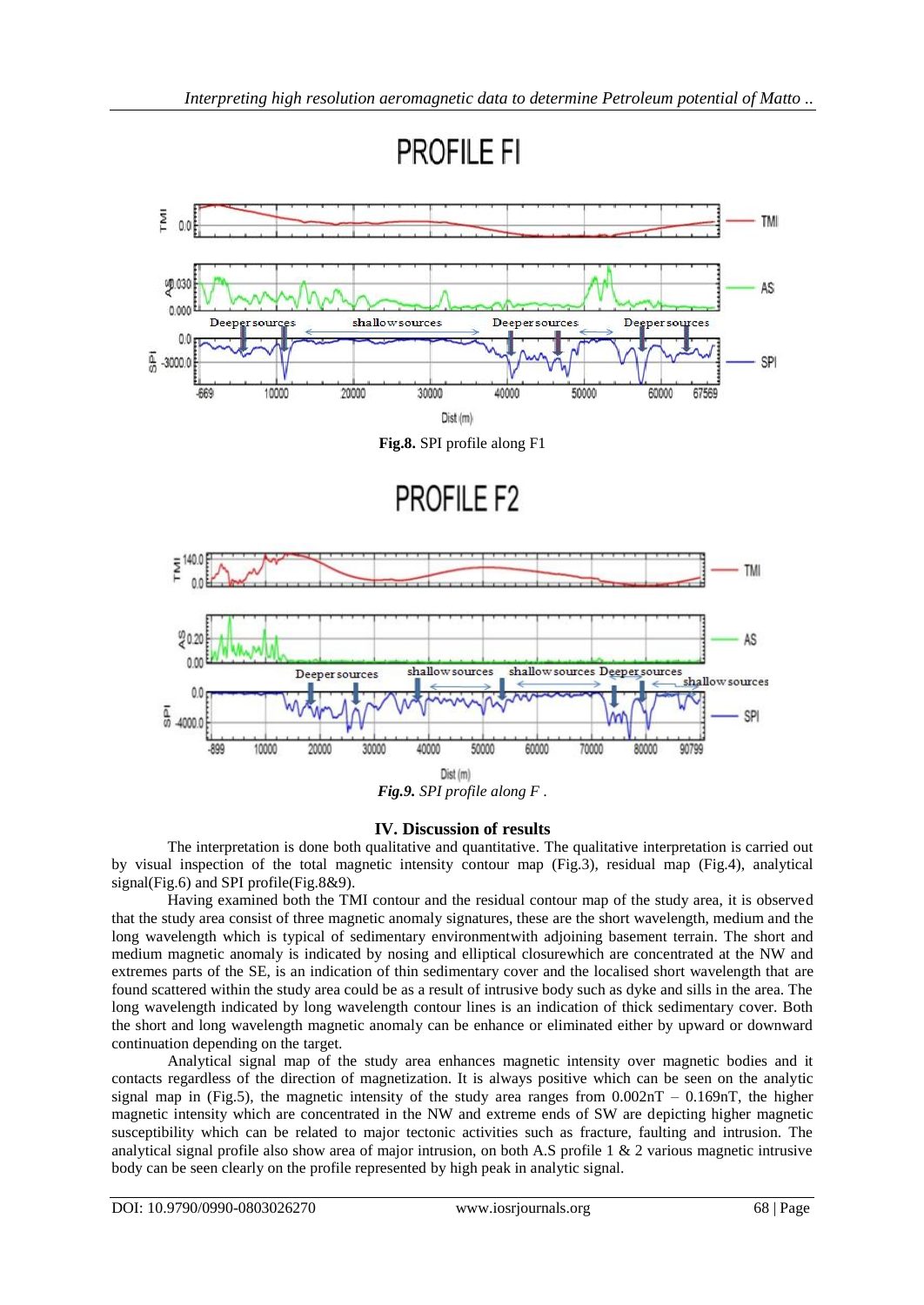Quantitatively, the interpretation is done using the SPI profile, thegenerated SPI profile shows different magnetic susceptibilities contrast within the studied area as well as showing sedimentary thickness and the configuration of the basement surface. The sedimentary thickness can always be calculated from the SPI profile which varies from the beginning of the profiles to the end. From profile 1(Fig.8) the depth to magnetic sources (sedimentary thickness) are shallow and deep, the shallow sources varies from 10 to 1500 m, while the deeper sources varies from 2000 to 6000m. from profile 2 it the shallow sources varies between 5 m to 1000 m, while deeper sources varies between 2000 to 8000 m. The shallow sources of profile 1 could be as a result of basic intrusion such as dykes or sills that form during the active magmatism as early reported in the work of Ofoegbu and Odigi (1989) within the Benue Valley. While the shallow source sources on profile 2(Fig.9) could be as a result of combine effects of basic intrusive as well as the basement terrain in the Northern part of the study area. While the deeper sources on all the profiles could be as a results of thick sedimentary cover within the Benue valley occurred during rifting and it make the study area a potential site for hydrocarbon exploration which correlate with the work of Nwosu (2014). As reported early by Wright*et al*( 1985) that the minimum thickness of sediment required to achieve the threshold temperature of  $115^{\circ}$ C for the commencement of oil and gas formation from marine organic remain would is 2.3km deep, there for the marine AlbianAsu river group has the potential to generate hydrocarbon in the area if all other condition for hydrocarbon generation are meet and the average geothermal gradient of  $1^{0}C$  for 30m obtainable in the oil rich Niger Delta is applicable in the study area.

#### **V. Conclusion**

The result of the analysis indicates that the study area is a potential site for hydrocarbon exploration. This is due the facts that thedeeper sources varies between 2000 to 8000 mthat the minimum thickness of sediment required to achieve the threshold temperature of  $115<sup>o</sup>C$  for the commencement of oil and gas formation from marine organic remain which is 2.3km deep, there for the marine AlbianAsu river group of the study area has the potential to generate hydrocarbon as all other condition for hydrocarbon generation are meet and the average geothermal gradient of  $1^0C$  for 30m obtainable in the oil rich Niger Delta is applicable in the study area.

#### **Acknowledgement**

The authors are grateful to the Nigerian Geological Survey Agency (NGSA) for releasing the aeromagnetic data at subsidize rate and to the Geosoft for providing Oasis Montaj software which was used for processing the data

#### **References**

- [1]. Ahmed, N.M. (1991). Spectral Analysis of Aeromagnetic Data Over the Middle Benue Trough,Nigeria; research publication; M.Sc.thesis University of Nigeria Nsukka,(Thesis), Journal, vol.4, p.9.
- [2]. Avbovbo, A.A., Ayoola, E.O. &Osahon, G.A. (1986). Depositional and structural styles in Chad Basin of north-eastern Nigeria. Bulletin American Association Petroleum Geologists, vol.70, pp.1787-1798.
- [3]. Grant, N.K. (1971). South Atlantic, Benue Trough and Gulf of Guinea Cretaceous triple Junction; Geological Society of American Bulletin vol.82, pp.2295 – 2298
- [4]. Nabighian, M.N. (1972). A Three Dimensional Interpretation of Potential Field Data via Generalized Hilbert Transform Fundamental Relation, Geophysical journal, vol. 49, pp.780-786.
- [5]. Nwogbo, P.O. (1997). Mapping the shallow magnetic sources in the Upper Benue Basin in Nigeria from aerornagnetic. Spectra.vol. 4, pp.325-333.
- [6]. Nwosu, O.B, and Onuba, L.N. (2013). Spectral re-evolution of the magnetic basement depth over part of middle Benue Trough Nigeria using HRAM. Vol.2(5), pp.97-111.
- [7]. Nur, A.M. (2001). Spectral analysis and Hilbert transform of gravity data over the south-west of the Chad Basin, Nigeria. Journal of Mining and Geology, vol.37, pp.155 - 161.
- [8]. Nur, A., Onuoha, K.M., and Ofoegbu, C.O. (1994). Spectral analysis of aeromagnetic data over the Middle Benue Trough. Journal of Mining and Geology, vol..30, pp.211– 217.
- [9]. Nur, A.M (2000). Analysis of aeromagnetic data over Yola arm of the Benue Trough, Nigeria. Mining and Geol. vol.36. pp. 77-84. [10]. Nwogbo, P.O., Ojo, S.B., and Osazuwa, I.B. (1991). Spectral Analysis and Interpretation of Aeromagnetic data over the Upper
- Benue Trough of Nigeria. Nigeria Journal of Physics, Vol. 3 pp 128 141.
- [11]. NGSA, (2006). Geological map of Nigeria. 1:100, 000
- [12]. Obaje, N.G. (2004). "Origin of the Benue Trough- A Critical Review". In: Geology of Nigeria. C.A. Kogbe, (ed.). Elizabeth Publishing Co. Lagos, Nigeria, vol.3, pp.10-16.
- [13]. Ofoegbu, C. O. andOdigi, M.1.( 1989). Basement structures and ore mineralization in the Benue Trough: Structure and Evolution (ed. Ofoegbu, C.0,)EarthEvol, Sci, vol.7, pp.239-248.
- [14]. Roest, W.R., Verhoef, J., and Pilkington M. (1992). Magnetic interpretation using the 3-D Analytic signal: Geophysics, Vol.57, No.1, pp.116-125.
- [15]. *Salako, K.A. and Udensi, E.E. ( 2013 ). Spectral depth analysis of part of Upper Benue Trough and Borno Basin, North-East Nigeria, using Aeromagnetic Data. International journal of science and Research, vol2 .(8), pp.48-55.*
- [16]. Samuel, O.A., Olusola, J.O. and Olabisi, A. A. (2011). Stratigraphic Evolution and Petroleum Potential of Middle Cretaceous Sediments in the Lower and Middle Benue Trough, Nigeria: Insights from New Source Rock Facies Evaluation, Petroleum Technology Development Journal, Vol.1, pp.52-56.
- [17]. Thurston, J.B. and Smith, R.S. (1997). Automatic Conversion of Magnetic data to Depth, Dip and Susceptibility Contrast using the SPITM method: journal of Geophysics, vol.62 pp807-812.
- [18]. Udensi, E.E. and Osazuwa, I.B. (2003). Spectral determination of the depths to the buried magnetic rocks under the Nupe Basin. Nigerian Journal of Physics (NJP), vol.15(1). Pp. 51 – 59.